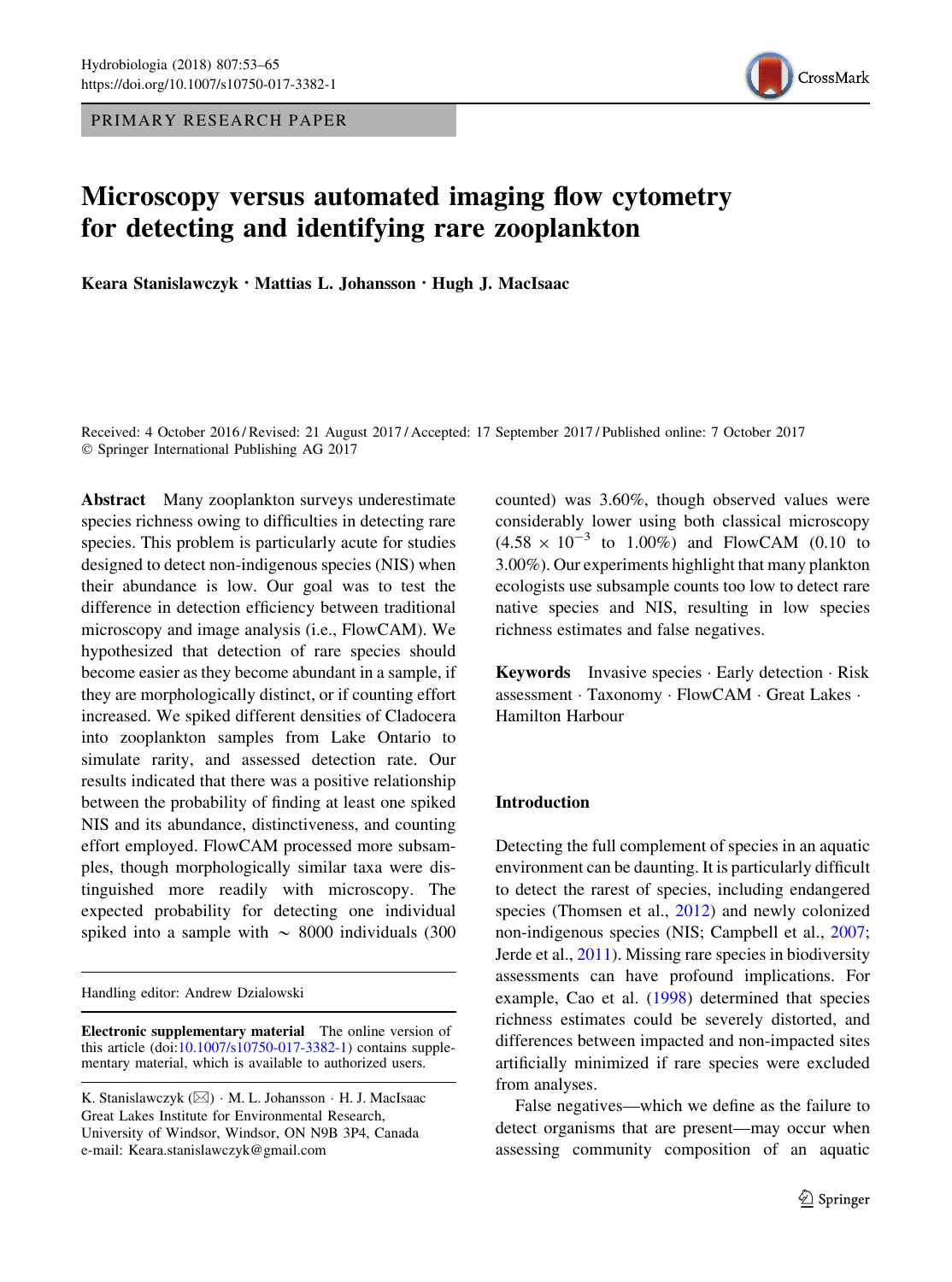<span id="page-1-0"></span>habitat, particularly for rare species. Hoffman et al. [\(2011](#page-11-0)) estimated that detection of 95% of all zooplankton species present in Duluth-Superior harbour, Lake Superior, would require enormous sampling effort (i.e., 776 samples and examination of  $\sim$  500,000 individuals). This pattern is consistent with Harvey et al.'s [\(2009](#page-11-0)) finding that even with intensive  $(n = 100)$  field sampling, zooplankton species present at very low abundance are exceptionally difficult to detect. Arnott et al. [\(1998](#page-11-0)) suggested that zooplankton ''patchiness'' in the water column can contribute to false negatives, particularly with respect to rare species. The authors suggested that biodiversity is better accessed by collecting multiple samples over time to overcome patchiness of zooplankton in the water column (Arnott et al., [1998](#page-11-0)). In the lab, zooplankton samples have been traditionally processed using fixed counts, often of relatively low numbers of individuals (see Fig. 1). In some cases, fixed subsample counts are combined with whole sample analysis of large or otherwise conspicuous rare species. However, this approach may be insufficient for small or inconspicuous rare species, resulting in false negatives.

Automated imaging flow cytometry (FlowCAM) is an emerging technology that combines a flow

cytometer with a camera and a microscope (Alvarez et al., [2011\)](#page-11-0), and generates phytoplankton counts comparable to traditional microscopy (e.g., Camoying & Yñiguez,  $2016$ ). This machine was created for use with phytoplankton (Poulton, [2016\)](#page-11-0). The user is able to quickly classify particles as the FlowCAM records 22 properties including area, circle fit, and transparency (Fluid Imaging Technologies Inc., [2011](#page-11-0)). FlowCAM accurately identifies phytoplankton and is effective at measuring size classes in natural samples; however, it may not be comparable to traditional counts for preserved samples due to the deformation of preserved particles (Alvarez et al.,  $2011$ ). FlowCAM's published use with zooplankton is limited. It was able to distinguish between copepods and phytoplankton in a mixed sample (Ide et al., [2008\)](#page-11-0), and recent studies have successfully used FlowCAM to count zebra mussel veligers (Frischer et al., [2012](#page-11-0)). However, no published reports exist with respect to FlowCAM's capability to distinguish between Cladocera, nor has it been applied to early detection of NIS.

In this study, we spiked very 'rare' Cladoceran zooplankton species into lake samples to determine detection thresholds using both traditional microscopy and FlowCAM image analysis to test the hypotheses that the likelihood of finding spiked species will

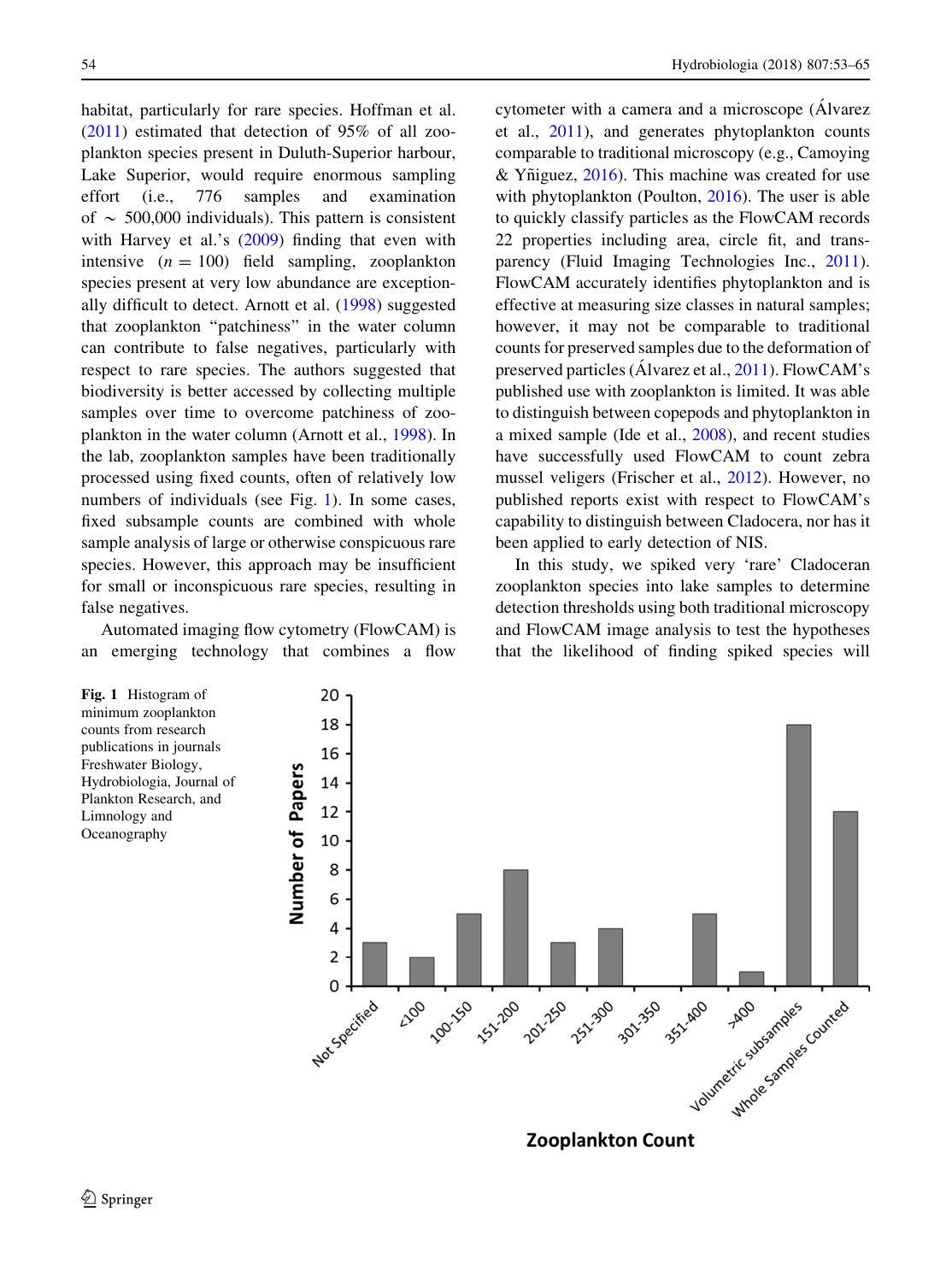increase (1) as spiking abundance increases; (2) in direct relation to the distinctiveness of the spiked species; and  $(3)$  as total individuals counted increases.

## **Methods**

### Literature survey

To identify typical sampling efforts for zooplankton studies, we performed a Web of Science search for 'zooplankton sampling' for 2012–2016 focused on the journals Freshwater Biology, Hydrobiologia, Journal of Plankton Research, and Limnology and Oceanography. Of the 61 papers identified, we then examined laboratory counting effort for papers that counted and identified samples using microscopy, plotting the number of papers that processed whole samples, subsamples without specifying a minimum number of individuals identified, and those that specified a minimum number of individuals identified (Fig. [1](#page-1-0)).

## Blind spiking experiment

We collected a large zooplankton sample from Hamilton Harbour, Lake Ontario in June 2014. Hamilton Harbour contains an international port, which receives a large volume of commercial shipping traffic and thus is at risk for introduction of new NIS. We used a 50-cm mouth, Wisconsin-style plankton net with  $100$ - $\mu$ m mesh for collection. We initially placed live plankton samples in club soda (to reduce EtOH bloat), and subsequently preserved the large sample in 95% EtOH. The sample was filtered through a 250-nm sieve to remove small immature stages of Cladoceran zooplankton. This sample was then randomized and subdivided into five replicate jars.

We used Cladocerans as the focal group because of their importance to aquatic food webs, well-characterized taxonomy, and because species within the order exhibit substantial morphological distinctiveness. We define distinctiveness as a relative measurement; that is, how different a species appears when compared to other taxa in the same sample. More distinctive taxa are expected to be more readily recognized by a taxonomist than less distinctive ones. We identified all Cladoceran species in our sample jars in order to determine Cladocera richness in Hamilton Harbour. Balcer et al. [\(1984](#page-11-0)) reported that the

Cladoceran community in Hamilton Harbour was dominated by Daphnia mendotae, Daphnia retrocurva, Bosmina longirostris, Eubosmina coregoni, and Cercopagis pengoi, a finding similar to our own (with the addition of the invader Cercopagis pengoi). We subsampled each of the five sample jars four times using a 2-ml Hensen-Stempel pipette ( $\sim$  400 individuals per subsample), and enumerated the Cladocera in order to estimate the mean total number of individuals in each sample. We performed an analysis of variance (ANOVA) using R (R Development Core Team, [2016\)](#page-11-0), and determined that there were no significant differences between the total number of Cladocerans in each of the five jars ( $F_{4,15} = 1.77$ ,  $P = 0.188$ ) before spiking new Cladocerans into each sample.

We used a hypergeometric distribution to calculate the expected probability of finding at least one of the spiked individuals for a variety of spiking densities (1, 5, 10, 25, 30, 50, 75, and 100) and for designated counting efforts (100, 300, 1000, 5000, and complete sample counted), in order to choose spiking densities with differing probabilities of encountering spiked species (Wroughton & Cole, [2013\)](#page-12-0).

We utilized a blind spiking experiment in which four different non-indigenous Cladoceran species— Daphnia lumholtzi, Daphnia longicephla, Eubosmina longispina, and Evadne nordmanni, never before reported in Hamilton Harbour—were spiked into the aforementioned plankton samples at different abundances. The principal taxonomist, who was familiar with the native community, knew neither species identity nor spiking abundance. An assistant received preserved monocultures of each spiked species from taxonomic experts, and introduced a randomly designated number of each species into each sample jar. We then sought to experimentally determine the probability of finding at least one of each of these species in relation to spiking abundance and counting effort. Mean total abundance was  $\sim 8000$  individuals in each of the five samples.

Spiked Cladocerans exhibited varying degrees of morphological distinctiveness when compared to the native community in Hamilton Harbour—Evadne nordmanni was thought to be the most distinct, the two daphnids were thought to have medium distinctiveness, and Eubosmina longispina was thought to be the least distinctive of the spiked species.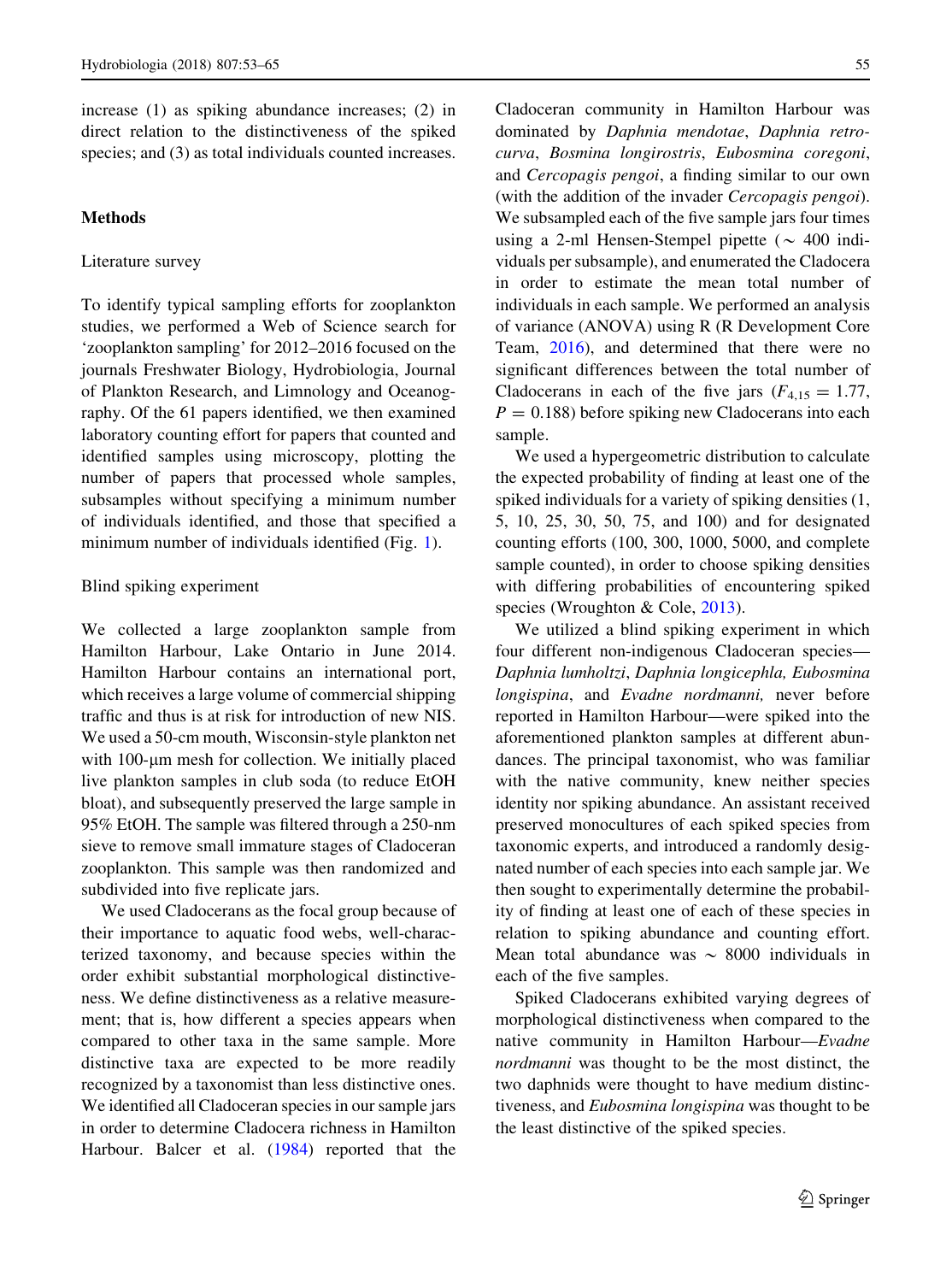Each sample jar was spiked with the four Cladocera species at one of five abundances  $(1, 5, 10, 25,$  and 50 individuals). The total number of each individual spiked into each sample jar can be found in Table 1. Too few individuals were procured to test all spiking abundances for all species. Therefore, we were unable to run trials with 1 Daphnia lumholtzi, 50 Eubosmina longispina, nor 25 or 50 Evadne nordmanni.

#### Microscopy

We processed each sample with a microscope for all subsample and counting efforts. Each of the five sample jars was counted in triplicate for each counting effort. We used both dissecting microscopy and higher-magnification, compound microscopy using bright-field. We used journal reports and plankton keys (Ward et al., [1918](#page-12-0); Hebert, [1977;](#page-11-0) Smirnov & Timms, [1983;](#page-11-0) Muzinic, [2000](#page-11-0); Witty, [2004;](#page-12-0) Johnson & Allen, [2005](#page-11-0); Haney et al., [2013\)](#page-11-0) to identify Cladocerans to the lowest possible taxonomic level, which was species level in most cases. Only after all samples were completely counted, were the names and abundances of each unknown spiked species revealed. Later, we processed the same samples with automated imaging flow cytometry (FlowCAM) to discover the probability of finding at least one of each spiked species using this instrument.

#### FlowCAM

FlowCAM technologies model number VS1 was used in autoimage mode. This instrument combines a flow

Table 1 Names of the four spiked species used in the experiments as well as the abundances spiked into each sample jar

| Spiked species       | Jar 1 | $\text{ Jar } 2$ | Jar 3 | Jar 4 | Jar 5 |
|----------------------|-------|------------------|-------|-------|-------|
| Daphnia longicephala |       | 10               | 25    | 50    |       |
| Daphnia lumholtzi    | 10    | 25               | 50    | 5     | 25    |
| Eubosmina longispina | 25    | C                | 5     | 10    |       |
| Evadne nordmanni     | 10    |                  | 10    |       |       |
|                      |       |                  |       |       |       |

Each sample jar was spiked with the four Cladocera species at one of five abundances (1, 5, 10, 25, and 50 individuals). Too few individuals were procured to test all spiking abundances for all species. We were unable to run trials with 1 Daphnia lumholtzi, 50 Eubosmina longispina, nor 25 or 50 Evadne nordmanni

cytometer with a camera and microscope (Alvarez et al., [2011\)](#page-11-0), and was created for use with phytoplankton (Poulton, [2016](#page-11-0)). In autoimage mode, Flow-CAM will take a user-defined number of photos each second; this mode is recommended for both highdensity samples (Fluid Imaging Technologies Inc., [2011\)](#page-11-0) and for preserved samples (Poulton, [2016](#page-11-0)). Each zooplankton sample was processed in its entirety with FlowCAM. We used a  $2\times$  magnification and the flow cell type FC1000FV (1000  $\mu$ m depth, 3000  $\mu$ m width) which allows for the study of particles up to 2.5 mm in size (Harry Nelson, Fluid Imaging, Pers. Comm.). The same tubing (inner diameter 0.4 cm) was used in all experiments. We used a 12.5-ml pump for all trials. Before processing, we diluted samples to decrease animal density and reduce clogging of the instrument, and added 5% Polyvinylpyrrolidone (PVP) solution to increase viscosity so that large, fast-moving zooplankton could be imaged properly. We increased FlowCAM's efficiency to 100%, even though it was not recommended by the manufacturer, owing to particles being photographed multiple times. We used this setting because we were primarily interested in photographing at least one of each spiked species in these samples, and increased efficiency ensured that we were capturing the entire sample. Sample images were manually post-processed by a knowledgeable taxonomist before analysis. This included the removal of multiple images of the same individual (which are known by having the same X value and changing Y values as the particle passes through the flow cell) as well as images containing only debris and phytoplankton. Post-processing is an essential part of FlowCAM operation as the instrument does not automatically eliminate images of groups that are not being studied (Fluid Imaging Technologies Inc. [2011\)](#page-11-0). Post-processing was done manually by a knowledgeable taxonomist so that experimental images were not accidentally removed.

FlowCAM samples could not be processed in smaller sampling efforts (100, 300, 1000, and 5000 individuals) due to the deformation of zooplankton from multiple runs, thus we simulated the subsampling process using images from the total sample runs in VisualSpreadsheet (Fluid Imaging Technologies Inc., [2011\)](#page-11-0). We used a random number generator in Microsoft Excel to select images for each of these computer-generated trials, which were then analyzed by VisualSpreadsheet as separate entities.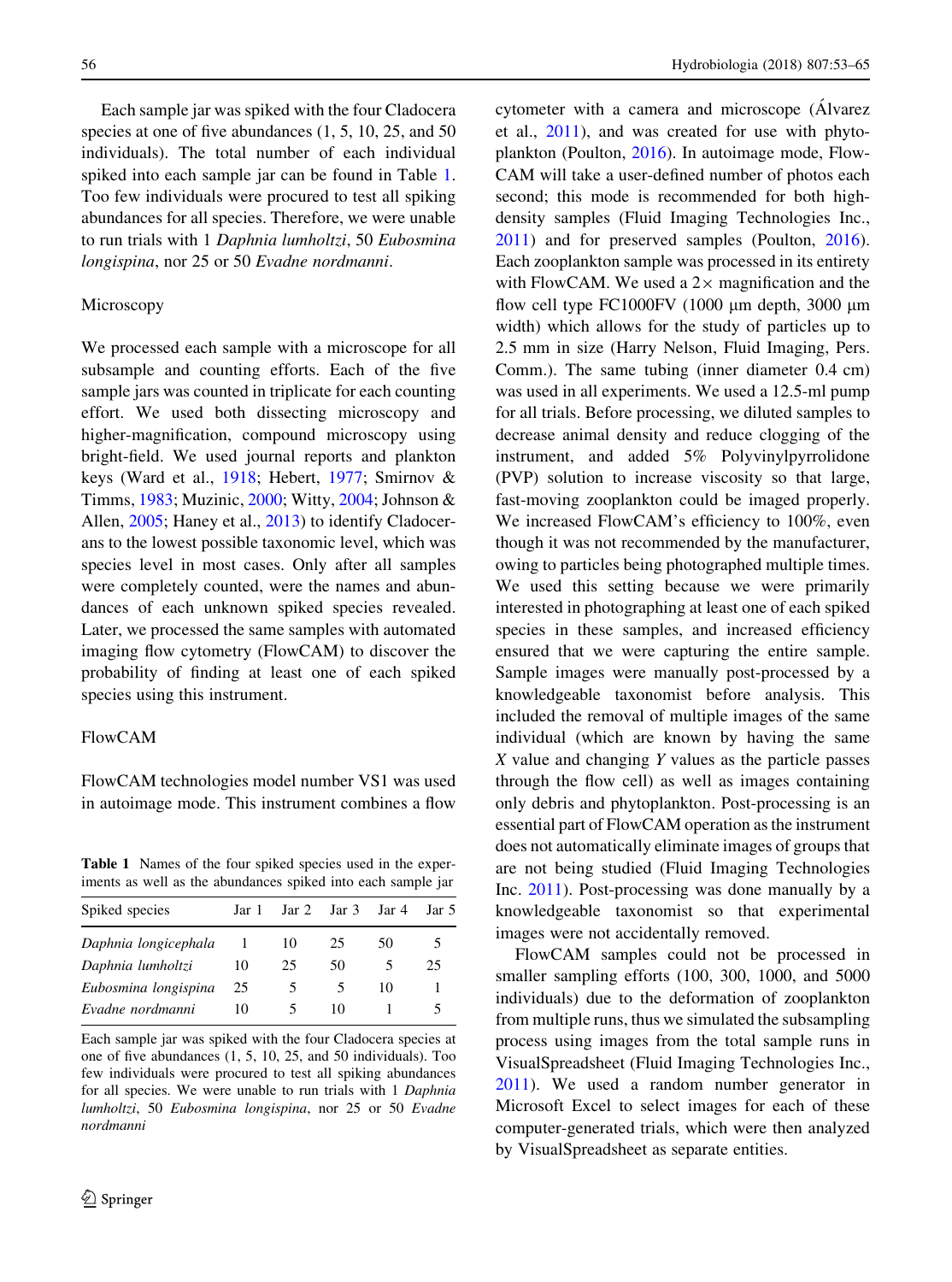We created FlowCAM image training sets with VisualSpreadsheet by choosing high-quality photos representing each spiked individual in varying orientations, which were captured in situ throughout the experiment. Next, we used auto classification, which consisted of the computer comparing image training sets to each sample image, and flagging images that were statistically similar to each training set (Fluid Imaging Technologies Inc., [2011](#page-11-0)). Flagged images were expected to portray each spiked species. After the automatic classification was complete, we manually sorted through all sample photos to find images of the spiked species to compare automatic and manual classification.

#### Statistical analysis

We analyzed the effect of replicates, abundance of spiked species, distinctiveness, total number of individuals counted, and identification technique used (microscopy versus manual FlowCAM) on the probability of detecting at least one of each spiked species using multiple logistic regression in R (R Development Core Team, [2016](#page-11-0)). Because there was no significant effect of replicate, we eliminated it from the model. We then tested the effect of predictor order on statistical results by reordering predictors in the input model. Three of the predictors [(i.e., abundance of spiked species, distinctiveness, and individuals counted] remained highly significant  $(p<0.001)$ irrespective of model order. However, identification technique varied from significant ( $p = 0.018$ ) to nonsignificant ( $p = 0.142$ ) depending on where it appeared in the model. Therefore, we constructed separate GLMs for each identification technique using the remaining significant predictors separately to predict probabilities for each species and spiking abundance over the full range of counting efforts and visualize the results of the multiple logistic regression analysis. In order to quantify differences in distinctiveness, we used these GLMs to compare the predicted probability of finding at least one of each spiked species, at each spiking abundance, when 300 individuals were counted for both taxonomic and manual FlowCAM analyses. The value 300 was chosen as it is a subsample size commonly used by zooplankton ecologists when counting plankton samples for community analyses (Zhan et al., [2013;](#page-12-0) see Fig. [1\)](#page-1-0). Additionally, we compared the observed and

expected probabilities of finding at least one spiked species for both techniques when one individual was spiked into the sample and 300 individuals were counted (Table [2](#page-5-0)). We created contingency tables to visualize where false positives and false negatives may have occurred in our dataset (Table [3\)](#page-6-0). We graphically compared the total number of spiked individuals that were detected for each spiking intensity and each species, and also compared the total detected using microscopy versus manual FlowCAM classification. We used a linear regression ANOVA to compare the proportion of individuals detected for each spiking abundance when the entire samples were counted.

## Results

## Literature survey

In our search of recently published papers, we identified a total of 61 papers that utilized microscope identification to characterize the zooplankton community or its components. Of these, the largest fraction (28 papers) specified some minimum number of zooplankton counted. An additional 18 papers were based on processing volumetric subsamples without a target minimum count, 12 counted all the individuals in each sample, and three did not specify what fraction of zooplankton were counted (Fig. [1](#page-1-0)). Within the 28 papers that specified a minimum number counted, 22 (79%) specified 300 individuals or less.

Hypothesis 1: spiking abundance

The probability of finding at least one individual was positively related to the number of individuals spiked into samples (Table [2](#page-5-0)). The probability of finding at least one spiked individual using microscopy was positively related to spiking abundance (Fig. [2](#page-7-0)). We also found a positive relationship between spiking abundance and probability of finding at least one of each spiked species with the FlowCAM analysis, except when comparing five and ten individuals, which was likely due to a higher number of false positives in the former (Fig. [2\)](#page-7-0). FlowCAM performed significantly better than traditional microscopy at finding at least one of each spiked species except for Evadne nordmanni (Table [2\)](#page-5-0).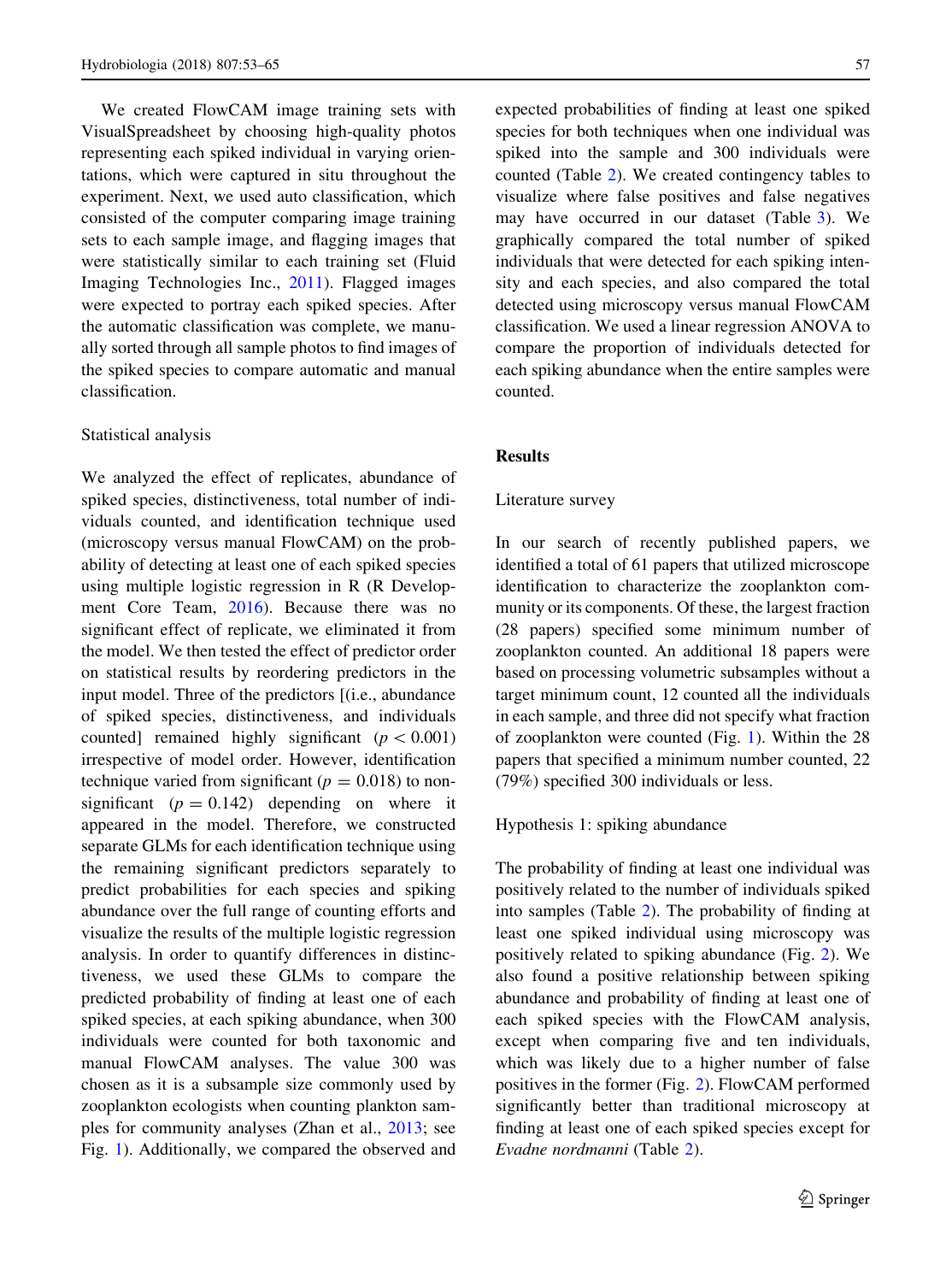<span id="page-5-0"></span>

|      | Sample Total Number | Expected           | Microscopy              |                              |                         |                                 | FlowCAM                 |                      |                         |                                 |
|------|---------------------|--------------------|-------------------------|------------------------------|-------------------------|---------------------------------|-------------------------|----------------------|-------------------------|---------------------------------|
|      | spiked              | probability $(\%)$ | longicephala<br>Daphnia | lumholtzi<br>Daphnia         | Eubosmina<br>longispina | nordmanni<br>Evadne             | longicephala<br>Daphnia | lumholtzi<br>Daphnia | Eubosmina<br>longispina | nordmanni<br>Evadne             |
| 7434 |                     | $\frac{3}{4}$      | 1.09                    | $\stackrel{\triangle}{\geq}$ | 5<br>5                  | 0.02                            | 3.29                    | $\overline{N}$       | 0.35                    | 0.10                            |
| 9270 |                     | ું                 | 13.99                   | 5.82                         | 0.65                    | 3.02                            | 55.94                   | 33.77                | 11.55                   | 3.60                            |
| 8213 |                     | ⊄<br>4             | 29.61                   | 11.59                        | 1.67                    | 7.46                            | 45.72                   | 25.28                | 7.97                    | 2.42                            |
| 8550 |                     | ⊄<br>⊅             | 46.32                   | 41.01                        | 3.36                    | $\stackrel{\triangle}{\approx}$ | 73.26                   | 52.39                | 21.99                   | $\stackrel{\triangle}{\approx}$ |
| 9818 |                     | <u>3.00</u>        | 65.55                   | 60.51                        | ₿                       | N/A                             | 74.23                   | 53.64                | ₿                       | N/A                             |

Fig. 3 for a graphic representation of these data

abundances were utilized with all species; "N/A" reflects an absence of a spiking abundance. See Fig. [3](#page-8-0) for a graphic representation of these data

abundances were utilized with all species; "N/A" reflects an absence of a spiking abundance. See

False positives occurred only at the lowest spiking intensities (i.e., 1 and 5 individuals added), whereas false negatives occurred in virtually all samples at higher spiking intensities (Fig. [4](#page-9-0)). For each data point, the absolute difference between the point and the 1:1 line represents the minimum error.

# Hypothesis 2: species distinctiveness

Species distinctiveness was a significant predictor of the probability of finding at least one spiked species (Table [3](#page-6-0)). Daphnia longicephala was the most likely of the four spiked species to be discovered using both microscopy and FlowCAM analysis when 300 individuals were counted, followed closely by Daphnia lumholtzi (Fig. [3](#page-8-0)). Eubosmina longispina was the least likely to be found when using microscopy, while Evadne nordmanni had the lowest probability of detection when 300 total individuals were enumerated using FlowCAM (Fig. [3\)](#page-8-0).

## Hypothesis 3: total number counted

We observed a positive relationship between the probability of finding at least one of each of the four spiked species and the total number of individuals counted for both taxonomic analysis and manual FlowCAM classification analysis (hereafter referred to as FlowCAM analysis) (Table 2; Fig. [2\)](#page-7-0) (See Appendix 1 for raw counts).

# Differences between microscopy and FlowCAM

When one individual was spiked into our sample and 300 total individuals counted, the average expected probability of finding at least one spiked individual was 3.60%, while the observed frequency ranged between  $4.58 \times 10^{-3}$  and 1.00% for microscopy and between 0.10 and 3.00% with FlowCAM (Fig. [3](#page-8-0)). Although both techniques performed worse than expected, FlowCAM seemed to perform better than microscopy at detecting species spiked at very low abundance. Visual comparison of the number of individuals detected with each of the two methods (Fig. [5](#page-10-0)) suggested that FlowCAM underperformed microscopy at detecting all spiked individuals. However, when we assessed the effects of species, counting method, and spiking abundance on the proportion of the total number of spiked zooplankton detected when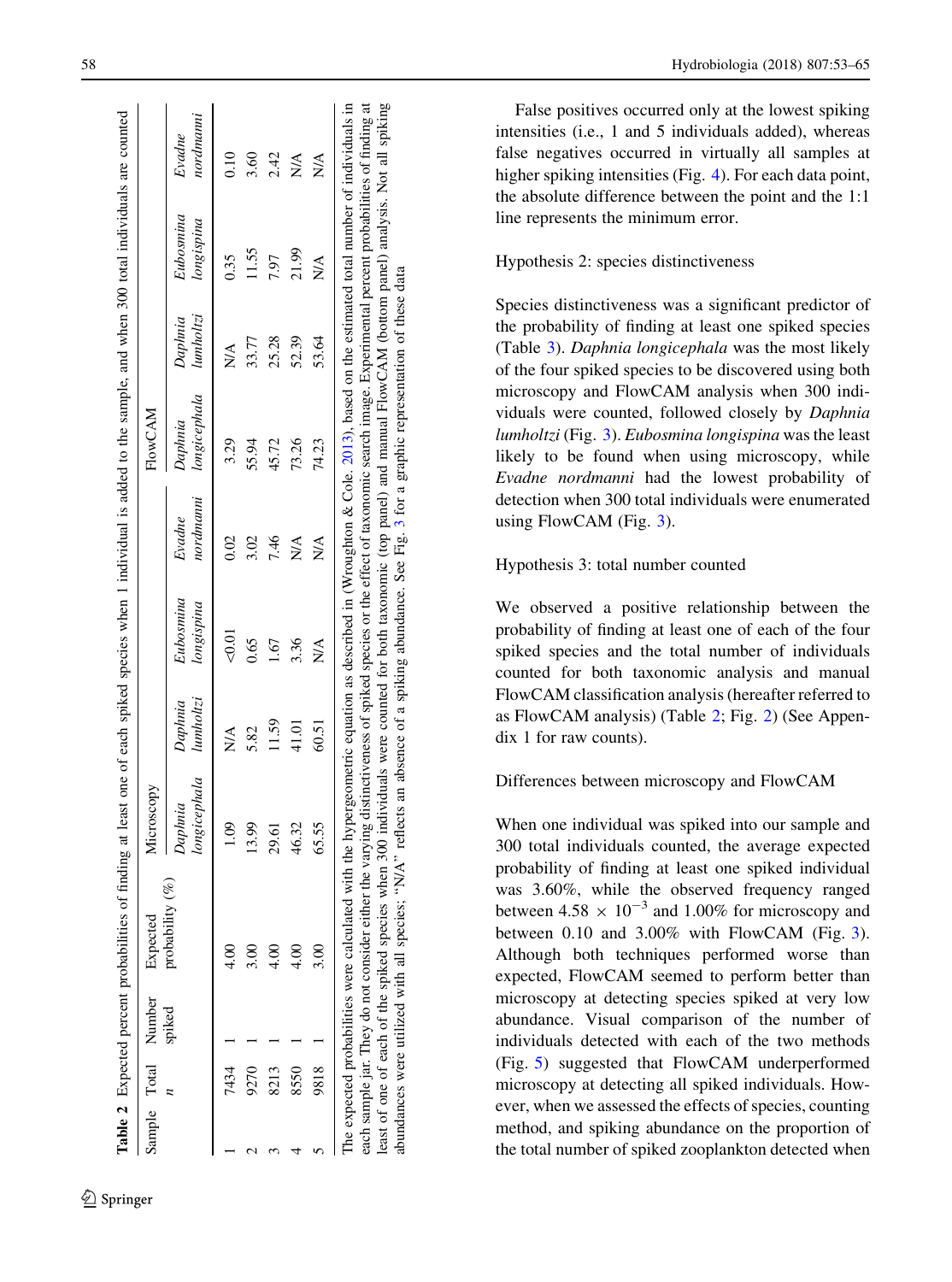<span id="page-6-0"></span>

| <b>Table 3</b> Mean $\pm$ SD<br>number of individuals                                                      |    |                |                | Daphnia longicephala Daphnia lumholtzi Eubosmina longispina | Evadne nordmanni |  |  |
|------------------------------------------------------------------------------------------------------------|----|----------------|----------------|-------------------------------------------------------------|------------------|--|--|
| detected for each species at<br>each spiking intensity                                                     |    | Taxonomy       |                |                                                             |                  |  |  |
|                                                                                                            |    | $3.0 \pm 0.0$  | NA.            | $0.0 \pm 0.0$                                               | $0.0 \pm 0.0$    |  |  |
|                                                                                                            | 5  | $4.67 \pm 0.6$ | $7.0 \pm 1.0$  | $3.3 \pm 1.8$                                               | $6.2 \pm 1.2$    |  |  |
|                                                                                                            | 10 | $10.0 \pm 0.0$ | $10.0 \pm 1.0$ | $11.0 \pm 0.0$                                              | $5.5 \pm 0.8$    |  |  |
|                                                                                                            | 25 | $21.7 \pm 1.5$ | $22.7 \pm 2.7$ | $21.7 \pm 1.2$                                              | NA               |  |  |
|                                                                                                            | 50 | $37.7 \pm 2.1$ | $37.7 \pm 3.8$ | NA                                                          | NA.              |  |  |
|                                                                                                            |    | FlowCAM        |                |                                                             |                  |  |  |
|                                                                                                            |    | $2.7 \pm 1.2$  | <b>NA</b>      | $0.0 \pm 0.0$                                               | $2.3 \pm 3.2$    |  |  |
|                                                                                                            | 5. | $5.3 \pm 1.2$  | $6.3 \pm 2.1$  | $1.7 \pm 0.8$                                               | $3.3 \pm 3.2$    |  |  |
| NA indicates that the given<br>species was not spiked at<br>that intensity, due to<br>insufficient samples | 10 | $6.7 \pm 0.6$  | $7.3 \pm 1.2$  | $7.3 \pm 1.2$                                               | $3.2 \pm 1.9$    |  |  |
|                                                                                                            | 25 | $18.3 \pm 3.1$ | $16.7 \pm 1.4$ | $10.7 \pm 2.9$                                              | NA.              |  |  |
|                                                                                                            | 50 | $31.7 \pm 1.5$ | $27.7 \pm 5.5$ | NA                                                          | NA.              |  |  |

the entire sample was counted, we initially found no significant effect of counting method (ANOVA,  $P = 0.315$ ). Lack of difference between counting methods appears to be due to the very high rate of false positives for both methods when spiking abundances were very low (Fig. [5\)](#page-10-0), thus we analyzed the low spiking abundances (1 or 5 individuals added) and high spiking abundances (10, 25, or 50 added) separately. In this case, we found no significant difference between microscopy and FlowCAM for low abundances (Fig. [5,](#page-10-0) ANOVA,  $p = 0.932$ ), though FlowCAM underperformed when spiking intensity was high (Fig. [5](#page-10-0), ANOVA,  $P < 0.001$ ).

## Discussion

Plankton ecologists have struggled for decades with the problem of identifying the full complement of species present in lakes or marine waters (e.g., Arnott et al., [1998;](#page-11-0) Ficetola et al., [2008;](#page-11-0) Harvey et al., [2009](#page-11-0); Hoffman et al., [2011](#page-11-0)). Species present at very low abundance or those with marked spatial or temporal heterogeneity may be exceedingly difficult to find (Delaney & Leung, [2010\)](#page-11-0). Here, we have demonstrated that the ability to find rare species in lake plankton samples is positively related to their abundance in the sample, to the distinctiveness of the target species, and to sampling effort (total number of individuals counted). Importantly, we found that typical subsampling efforts are too small to detect rare species in most aquatic systems.

We found positive relationships between the number of individuals counted and spiking abundance on the probability of finding at least one spiked individual. Similarly, Harvey et al. ([2009\)](#page-11-0) found that increased sampling effort and increased density of an invasive Cladoceran in Lake Ontario resulted in higher probabilities of detection. Based on typical subsampling effort used for plankton  $(< 300$  individuals, as shown in our literature survey), our analysis indicates that many rare species or newly colonized NIS are unlikely to be detected (e.g., false negatives). These patterns are consistent with the work by Hoffman et al. [\(2011](#page-11-0)), who observed that rare species would require a very large counting effort for detection. In this experiment, we enumerated enough individuals to find the full complement of Cladocera present in Hamilton Harbour as well as all of our spiked species  $(n = 14)$ ; however, Hoffman et al.  $(2011)$  $(2011)$  detected only 38 of an estimated 88 zooplankton species in Duluth-Superior Harbour when enumerating the same total number of individuals. Additionally, we estimated that in order to detect 95% of all species, one would need to count 14,600 individuals (data not shown), whereas Hoffman et al.  $(2011)$  $(2011)$  estimated it would require 500,000 individuals. This difference may be due to the differences in local communities as well as to the fact that we only enumerated Cladocera, whereas they enumerated all zooplankton. Both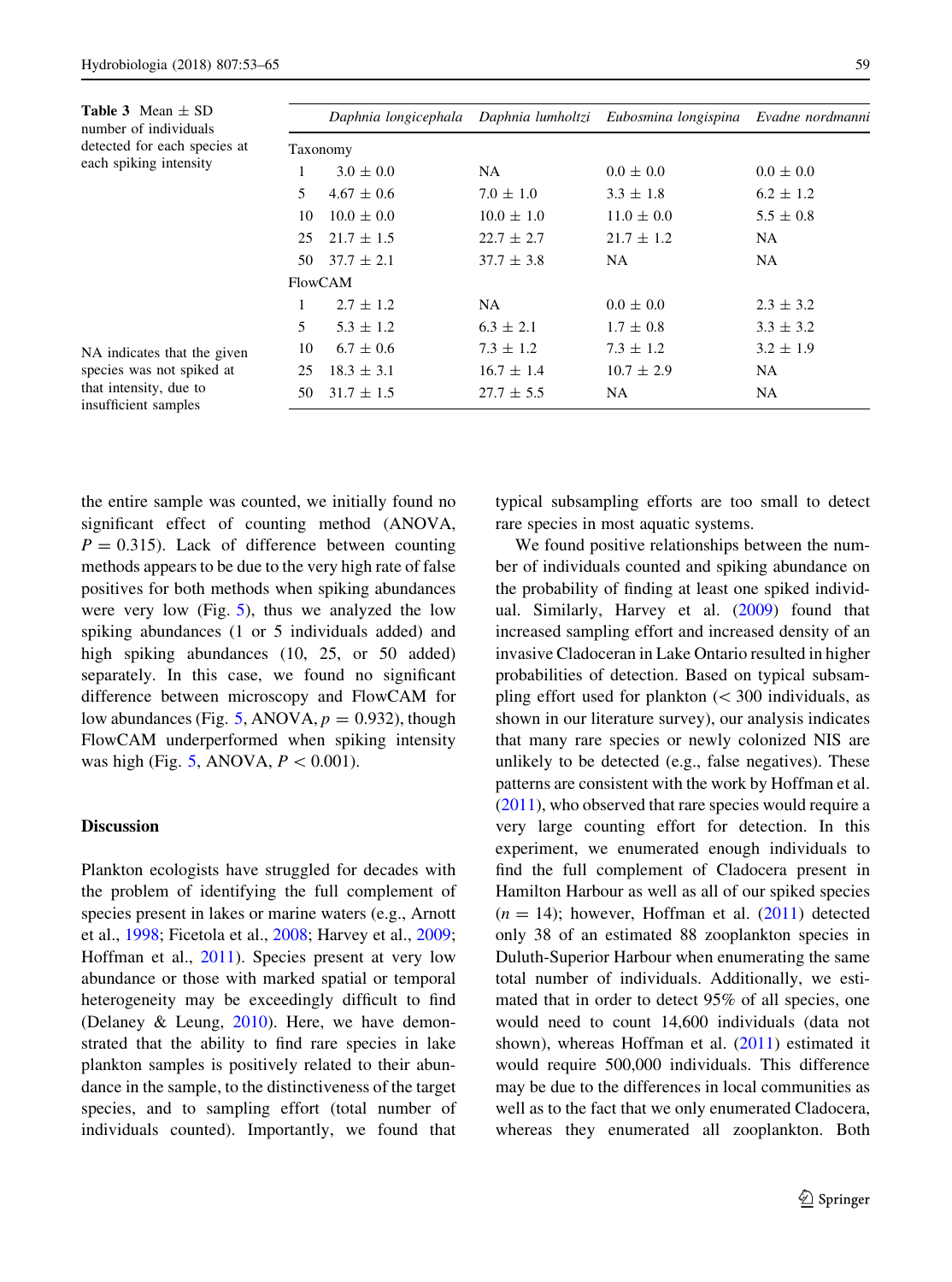<span id="page-7-0"></span>Fig. 2 Generalized linear model exploring the effect of the number of zooplankton spiked into each sample and the total number of individuals counted on the probability of finding at least one of each spiked species. Figures are based on taxonomic analysis (top panel) and manual FlowCAM classification analysis (bottom panel)



studies illustrate the need to reduce false negatives when looking for rare species; however, it is often time-consuming and expensive to enumerate large numbers of individuals to resolve the problem.

In this study, false negatives were more common than false positives (Fig. [4\)](#page-9-0), especially at higher spiking intensities. Although this figure gives us an overall picture of false or missed identifications, it does not account for hidden offsetting false positives and false negatives which would be impossible to identify based on count data alone. Thus, there may exist cases where some individuals are correctly identified, others missed (i.e., false negatives), and other cases where other species are misidentified and included (i.e., false positives). Thus, even experimental values that match the spiked-in totals may contain offsetting false positives and false negatives, and differences between the experimental value and spiked-in total represent a minimum number of individuals missed or misidentified. Because both microscopy and FlowCAM ultimately rely on a taxonomist to identify species, the methods are likely equally vulnerable to false negatives. To reduce the risk of missing a potential invader due to a false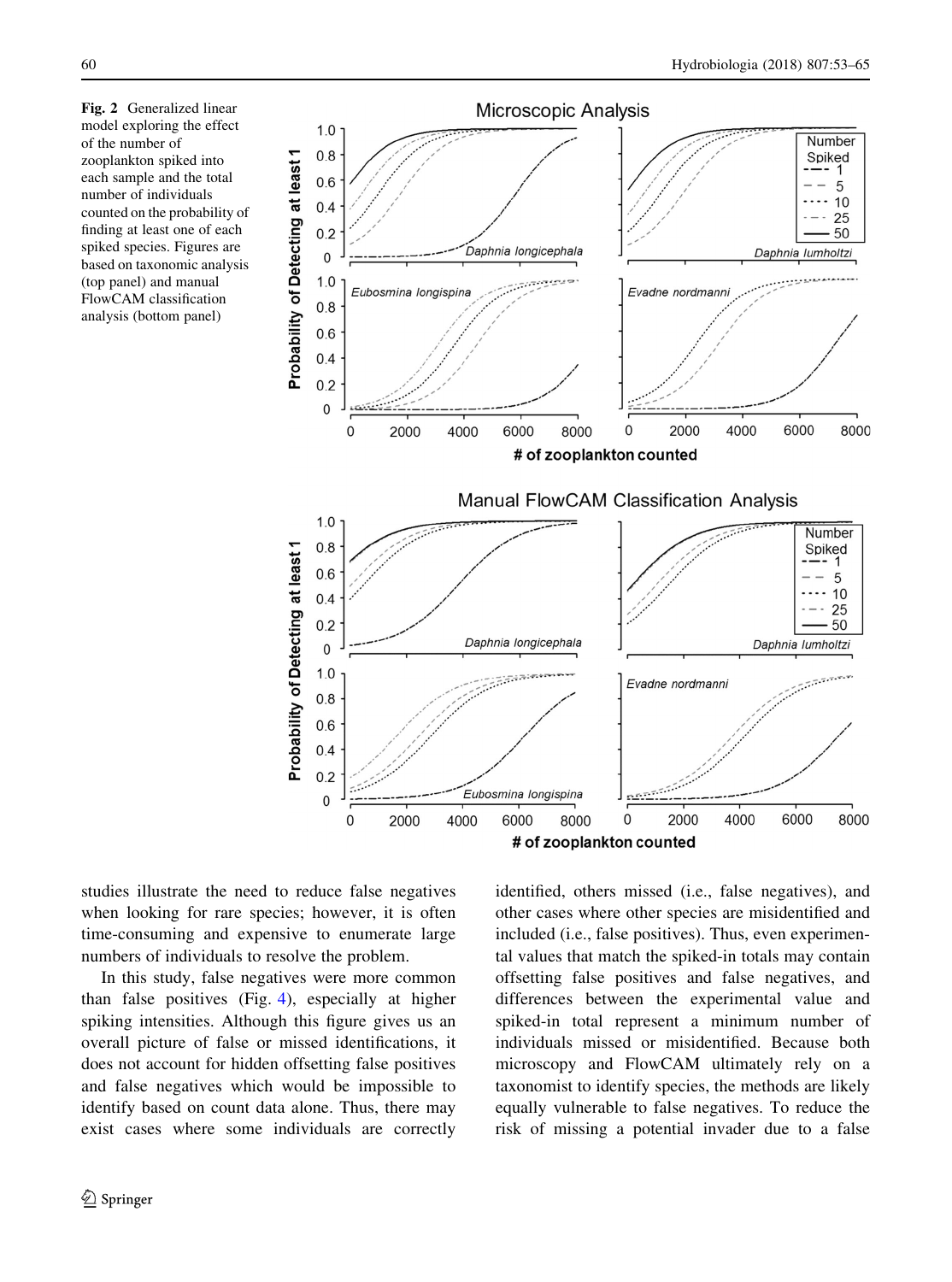<span id="page-8-0"></span>

Fig. 3 Probability of finding at least of one of each spiked species when 300 individuals were counted. This figure encompasses both taxonomic analysis (top panel) and manual FlowCAM analysis (bottom panel), as well as all spiking abundances. It must be noted that for not all spiking abundances

negative, we suggest combining microscopy and FlowCAM with risk assessment and environmental DNA (eDNA) approaches to flag high-risk species to guide the search. By using multiple methodologies, it may be possible to reduce false negatives, and the harm that may occur if an invasive NIS establishes a new population undetected.

The detection likelihood of spiked species was related to their distinctiveness, though not in the way that we had hypothesized. Both D. longicephala and D. lumholtzi were predicted to have medium distinctiveness, however, these two species were the easiest of the four to find with both techniques. This finding may stem from the very large size of D. longicephala (up to 5 mm; Hebert, [1977](#page-11-0)), which allows for easy identification, while *D. lumholtzi* has a very large head helmet and large tail spine that allow it to be readily distinguished from other species (Haney et al., [2013](#page-11-0)). We expected that *Eubosmina longispina* would be the least distinctive of the four species, and indeed, it was the least likely spiked species to be found using microscopy. E. longispina is morphologically similar to many native species in Hamilton Harbour, which may cause it to be misidentified. We hypothesized Evadne nordmanni to have high distinctiveness,

were utilized with all species. NAs indicate spiking abundances that were not utilized for a particular species. Daphnia lumholtzi did not have a spiking abundance of 1, Eubosmina longispina did not have a spiking abundance of 50, and Evadne nordmanni did not have a spiking abundance of either 25 or 50

although it was the least likely to be found using FlowCAM. The low probability of finding at least one of this species may have stemmed from its small size and very clear body when assessed using bright-field microscopy (Smirnov & Timms, [1983](#page-11-0)). This made it easy to overlook even though there were no morphologically similar species in our sample. It is important to point out that distinctiveness is a measure of how morphologically different the target species is relative to other species in the sample, thus distinctiveness of a species will vary depending on the community in which it is present. A recent study detected distinct differences in the 'background' communities of several high-risk ports throughout Canada, and suggested that enhanced understanding of species present in each community will facilitate detection of rare species (Chain et al., [2016\)](#page-11-0).

Ricciardi & Atkinson [\(2004](#page-11-0)) rated distinctiveness of invaders based on phylogeny, where distinctive NIS belonged to genera not already present in the recipient region. Although this analysis is similar to the one used in this study in that it compares the target species to the recipient community, it brings to light differences between phylogenetic distinctiveness and detectability. In this study, E. nordmanni was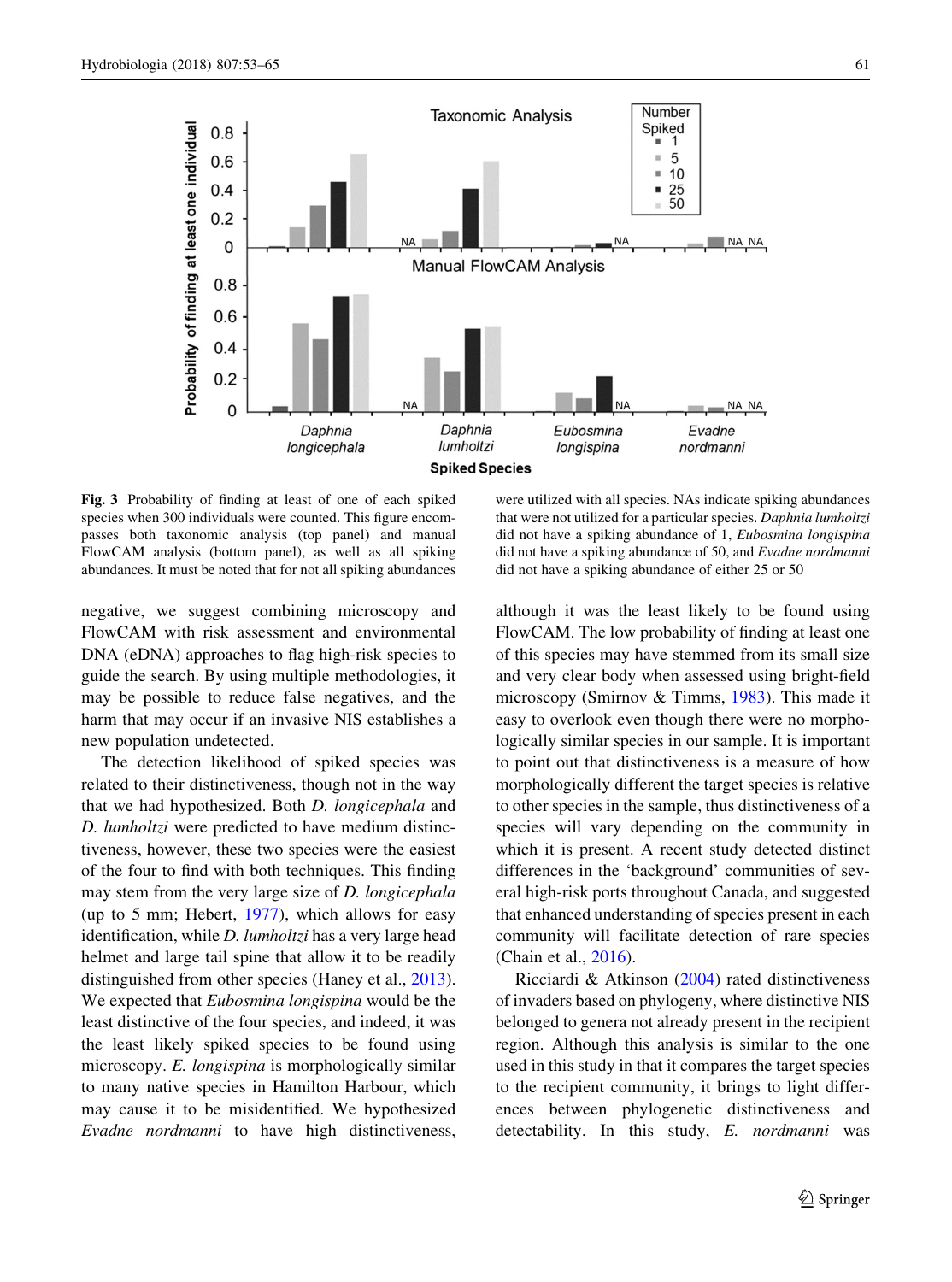Fig. 4 Relationship of number of spiked individuals recovered versus spiking abundance. Dots indicate results from microscopy, open triangles represent results from FlowCAM. False positives occur above the line, false negative below it

<span id="page-9-0"></span>

**Spiked Abundance**

 $\Omega$ 

60

0 10 20 30 40 50 60

40

50

30

considered the most phylogenetically distinct species; however, it had low detectability because of its small size and clear (under light microscopy) body. Additionally, the sensitivity of the technique used will have an effect on detectability of the target species, although it will not change the morphological distinctiveness of the species.

**Experimental Count**

 $10$ 

 $\mathbf 0$ 

 $10$ 

 $\overline{0}$ 

20

Experimental Count

At the outset of this study, reference samples lacking spiked species were counted first, following which samples were spiked with varying abundances of the four unknown species. As subsample counting progressed and we discovered possible spiked species that were not recorded in the reference sample, it is likely that a taxonomic 'search image' for spiked species was developed. In other words, the spiked species were no longer unknowns and we were able to search for their particular morphologies in the samples. The order in which samples were systematically processed precludes the possibility of testing this hypothesis. The formation of a search image would inflate detection of unknown species in spiked samples. Nevertheless, a taxonomic search image could be beneficial for monitoring if an experienced taxonomist flags individuals suspected as uncharacteristic of the community they know well.

 $10$ 

20

0 10 20 30 40 50 60

30

 $\triangle$  Microscopy<br> $\triangle$  Flowcam Flowcam

50

60

40

We compared the calculated expected probability to the range of observed detection frequencies of finding at least one spiked species when one individual was spiked into the sample and 300 total individuals were counted. We found that for both techniques, the observed range of probabilities was relatively low. These results suggest that both species-specific characteristics and the technology used have an effect on the probability of finding low abundance species when counting efforts are low (Fig. [3](#page-8-0)). Both of our methods exhibit markedly less sensitivity at detecting rare species than Zhan et al.'s [\(2013](#page-12-0)) molecular methods, as they were able to detect a single sequence of a spiked species in a mixture of 26,639 sequences (detection to as low as  $0.0037\%$ ).

Automatic FlowCAM classification, whereby the computer identified images of the spiked species in the natural samples, generated a low average percent accuracy (33.4%); much lower than ideal operating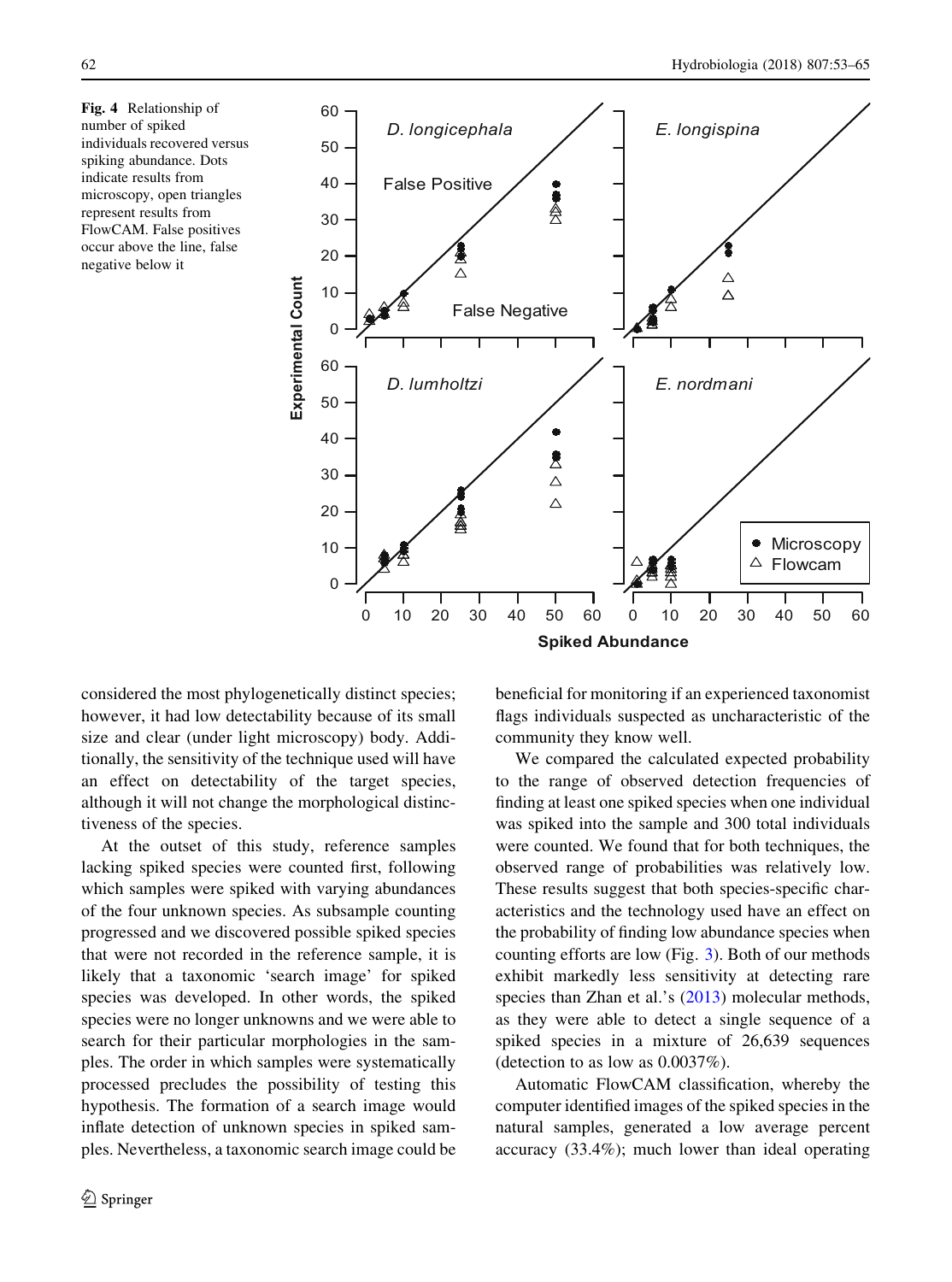<span id="page-10-0"></span>

Fig. 5 Comparison of the total numbers of spiked zooplankton detected with microscopy (x-axis) and manual FlowCAM classification analysis (y-axis) for all spiking abundances. The solid line shows the 1:1 line. All samples were counted in entirety. Circles represent values where counts were consistent

accuracy (80%) (Heather Anne Wright, Fluid Imaging, pers. comm.). We initially expected that Flow-CAM would be able to detect distinctive unknown species even at low abundance, but that it would not be able to differentiate between native species and nondistinct spiked species even if the latter were spiked at high abundance. For manual FlowCAM classification analysis, this was supported as both D. longicephala and D. lumholtzi (high distinctiveness) were readily detected regardless of spiking abundance. However, we were unlikely to find *E. nordmanni* (least distinctive when using FlowCAM) at any spiking abundance unless counting effort was very high (Fig. [2](#page-7-0)).

A study of copepods and phytoplankton concluded that FlowCAM had similar abundance counts when compared to traditional microscopy (Ide et al., [2008](#page-11-0)). Despite the fact that FlowCAM manual classification relies on taxonomic knowledge, it is less timeconsuming than traditional microscopy (D'anjou et al., [2014](#page-11-0)), but not as efficient as automatic classification (Ide et al., [2008](#page-11-0)). Additionally, Le Bourg et al. ([2015\)](#page-11-0) compared traditional microscopy to manual FlowCAM classification for a metazooplankton community (including calanoid, Oithona, and harpacticoid copepods, nauplii, gelatinous zooplankton, and meroplankton;  $80-1000 \mu m$  in size), and concluded that there was no significant difference in abundances between the two techniques. When considering the total number of individuals detected in this study (Fig. 5), we observed no significant difference between the two techniques when considering



with (at or below) the spiked-in total; triangles represent values where counts exceeded the spiked-in total. The lack of significant difference between the counting methods appeared to be driven by a very high rate of false positives for both methods when spiking abundances were one or five

low abundances (once false positives were eliminated); however when spiking intensity was high, microscopy was superior at finding all of the spiked individuals. Therefore, when looking to enumerate the number of rare individuals in a sample, microscopy seems to be the superior technique. However, when looking for at least one rare species, such as looking for a positive identification of a newly colonized NIS, FlowCAM is superior.

We recommend that when monitoring for rare zooplankton, the analyst should analyze multiple subsamples using manual FlowCAM classification. As the automatic classification software becomes more advanced, users will come to rely on it rather than a manual approach. A knowledgeable taxonomist can then flag any organisms that are morphologically unusual. Formal taxonomic (or genetic) analysis would then proceed only on individuals that were flagged. False negatives can be reduced by using a variety of methods including risk assessment to suggest potential high-risk species that could be introduced to the monitored area (Ricciardi & Rasmussen, [1998](#page-11-0); Williamson, [1999;](#page-12-0) Leung et al., [2002\)](#page-11-0) and environmental DNA to identify species that may be present at very low abundance (Valentini et al. [2009;](#page-11-0) Jerde et al. [2011](#page-11-0); Zhan et al. [2014\)](#page-12-0). Only by combining the strengths of the variety of tools available, can we maximize the probability of identifying new invasive species in time for effective management.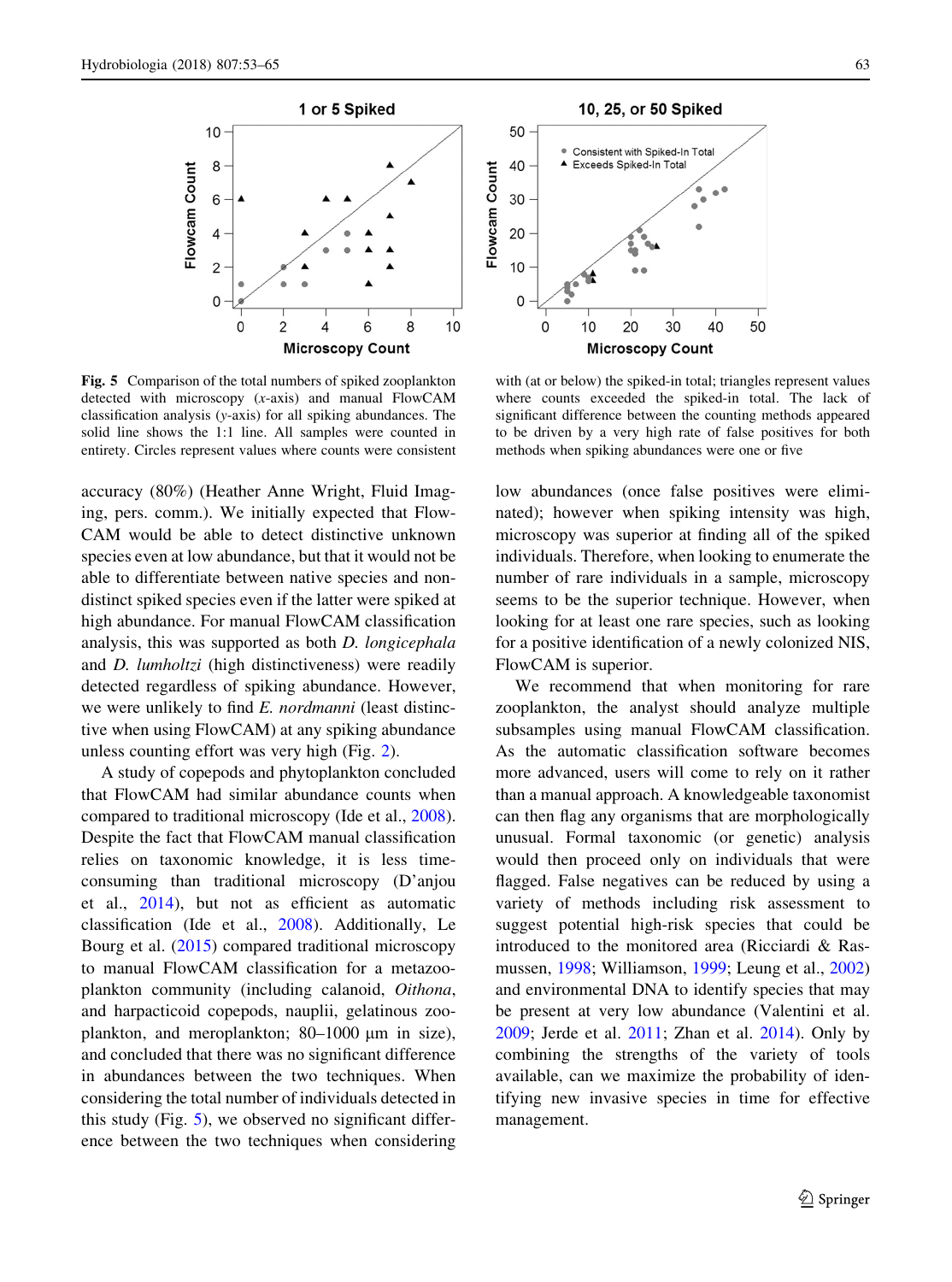<span id="page-11-0"></span>Acknowledgements We thank Colin van Overdijk for assistance with field work, Emma DeRoy for assisting with spiking zooplankton, Drs. Linda Weiss and Marina Manca for providing spiked species, and Joelle Pecz and Sarah-Jayne Collins for assistance with sample processing. Financial support was provided by an NSERC CREATE (Multiple Stressors and Cumulative Effects in the Great Lakes to Paul Sibley) training grant, Fluid Imaging, and by a Canada Research Chair and NSERC Discovery Grant to HJM.

## References

- Álvarez, E., Á. López-Urrutia, E. Nogueira & S. Fraga, 2011. How to effectively sample the plankton size spectrum? A case study using FlowCAM. Journal of Plankton Research 33: 1119–1133.
- Arnott, S. E., J. J. Magnuson & N. D. Yan, 1998. Crustacean zooplankton species richness: single-and multiple- year estimates. Canadian Journal of Fisheries and Aquatic Sciences 55: 1573–1582.
- Balcer, M. D., N. L. Korda & S. I. Dodson, 1984. Zooplankton of the Great Lakes: A Guide to the Identification and Ecology of the Common Crustacean Species. University of Wisconsin Press, Madison.
- Camoying, M. G. & A. T. Yñiguez, 2016. FlowCAM optimization: attaining good quality images for higher taxonomic classification resolution of natural phytoplankton samples. Limnology and Oceanography: Methods 14: 305–314.
- Campbell, M. L., B. Gould & C. L. Hewitt, 2007. Survey evaluations to assess marine bioinvasions. Marine Pollution Bulletin 55: 360–378.
- Cao, Y., D. D. Williams & N. E. Williams, 1998. How important are rare species in aquatic community ecology and bioassessment? Limnology and Oceanography 43: 1403–1409.
- Chain, F. J. J., E. A. Brown, H. J. MacIsaac & M. E. Cristescu, 2016. Metabarcoding reveals strong spatial structure turnover of zooplankton communities among marine and freshwater ports. Diversity and Distributions 22: 493–504.
- D'Anjou, R. M., N. L. Balascio & R. S. Bradley, 2014. Locating cryptotephra in lake sediments using fluid imaging technology. Journal of Paleolimnology 52: 257–264.
- Delaney, D. G. & B. Leung, 2010. An empirical probability model of detecting species at low densities. Ecological Applications 20: 1162–1172.
- Ficetola, G. F., C. Miaud, F. Pompanon & P. Taberlet, 2008. Species detection using environmental DNA from water samples. Biology Letters 4: 423–425.
- Fluid Imaging Technologies Inc., 2011. FlowCAM manual version 3.0 [online]. [http://www.ihb.cas.cn/fxcszx/fxcs\\_](http://www.ihb.cas.cn/fxcszx/fxcs_xgxz/201203/P020120329576952031804.pdf) [xgxz/201203/P020120329576952031804.pdf](http://www.ihb.cas.cn/fxcszx/fxcs_xgxz/201203/P020120329576952031804.pdf). Accessed 24 March 2016.
- Frischer, M. E., K. L. Kelly & S. A. Nierzwicki-Bauer, 2012. Accuracy and reliability of Dreissena spp. Larvae detection by cross-polarized light microscopy, imaging flow cytometry, and polymerase chain reaction assays. Lake and Reservoir Management 28: 265–276.
- Haney, J. F., Aliberti M. A., Allan E., Allard S., Bauer D. J., and Beagen W. et al., 2013. An-image-based key to the zooplankton of North America. Version 5.0. University of New Hampshire Center for Freshwater Biology. [http://cfb.](http://cfb.unh.edu/cfbkey/html/references.htm) [unh.edu/cfbkey/html/references.htm](http://cfb.unh.edu/cfbkey/html/references.htm).
- Harvey, C. T., S. A. Qureshi & H. J. MacIsaac, 2009. Detection of a colonizing, aquatic, non-indigenous species. Diversity and Distributions 15: 429–437.
- Hebert, P. D. N., 1977. A revision of the taxonomy of the genus Daphnia (Crustacea: Daphnidae) in south-eastern Australia. Australian Journal of Zoology 25: 371–398.
- Hoffman, J. C., J. R. Kelly, A. S. Trebitz, G. S. Peterson & C. W. West, 2011. Effort and potential efficiencies for aquatic non-native species early detection. Canadian Journal of Fisheries and Aquatic Sciences 68: 2064–2079.
- Ide, K., K. Takahashi, A. Kuwata, M. Nakamachi & H. Saito, 2008. A rapid analysis of copepod feeding using Flow-CAM. Journal of Plankton Research 30: 275–281.
- Jerde, C. L., A. R. Mahon, W. L. Chadderton & D. M. Lodge, 2011. "Sight-unseen" detection of rare aquatic species using environmental data. Conservation Letters 4: 150–157.
- Johnson, W. S. & D. M. Allen, 2005. Zooplankton of the Atlantic and Gulf Coasts, A Guide to Their Identification and Ecology. John Hopkins University Press, Baltimore.
- Le Bourg, B., V. Cornet-Barthaux & J. Blanchot, 2015. Flow-CAM as a tool for studying small  $(80-1000 \mu m)$  metazooplankton communities. Journal of Plankton Research 37: 666–670.
- Leung, B., D. M. Lodge, D. Finnoff, J. F. Shogren, M. A. Lewis & G. Lamberti, 2002. An ounce of prevention or a pound of cure: bioeconomic risk analysis of invasive species. Proceedings of the Royal Society of London B: Biological Sciences 269: 2407–2413.
- Muzinic, C. J., 2000. First record of *Daphnia lumholtzi* Sars in the Great Lakes. Journal of Great Lakes Research 26: 352–354.
- Poulton, N. J., 2016. FlowCAM: quantification and classification of phytoplankton by imaging flow cytometry. Imaging Flow Cytometry: Methods and Protocols 1389: 237–247.
- R Development Core Team, 2016. R: A Language and Environment for Statistical Computing. R Foundation for Statistical Computing, Vienna.
- Ricciardi, A. & S. K. Atkinson, 2004. Distinctiveness magnifies the impact of biological invaders in aquatic ecosystems. Ecol. Lett. 7: 781–784.
- Ricciardi, A. & J. B. Rasmussen, 1998. Predicting the identity and impact of future biological invaders: apriority for aquatic resource management. Canadian Journal of Fisheries and Aquatic Sciences 55: 1759–1765.
- Smirnov, N. N., and B. V. Timms, 1983. A revision of the Australian Cladocera (Crustacea). Records of the Australian Museum, Supplement 1. P1–132
- Thomsen, P. F., J. Keilgast, L. L. Iverson, C. Wiuf, M. Rasmussen, M. T. P. Gilbert, L. Orlando & E. Willerslev, 2012. Monitoring endangered freshwater biodiversity using environmental DNA. Molecular Ecology 21: 2565–2573.
- Valentini, A., F. Pompanon & P. Taberlet, 2009. DNA barcoding for ecologists. Trends in Ecology & Evolution 24: 110–117.